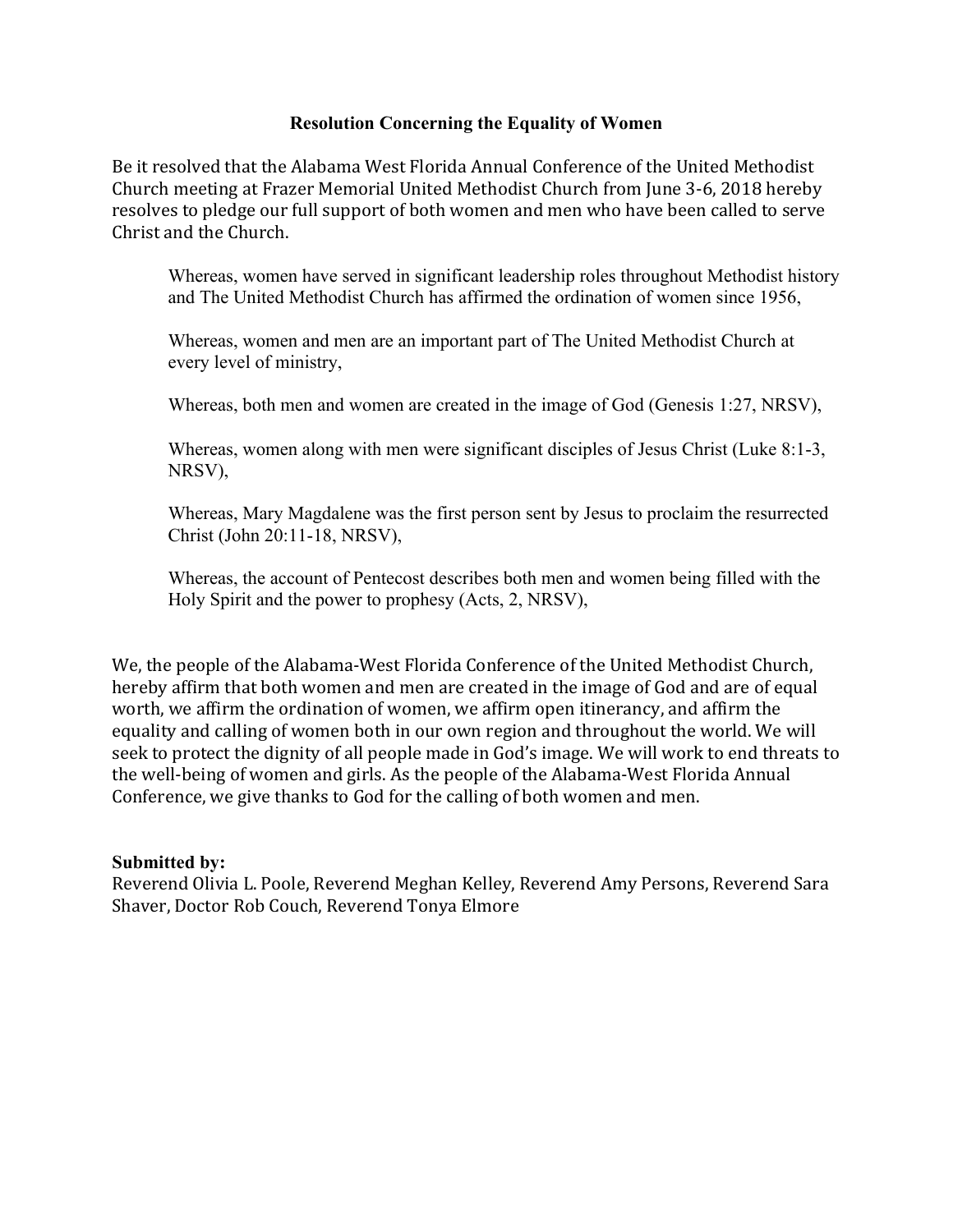## **Co-Signers:**

Dr. Brian Miller Rev. Emily Kincaid Dr. Jeremy Pridgeon Rev. Steve Reneau Dr. Geoffery Lentz Rev. David Morris Rev. Wes Kelley Rev. John Bonner Dr. Nathan Attwood Rev. Michael Precht Rev. Dan Morris Dr. Don Wooley Dr. David Saliba Rev. Gary A. Daniel Rev. Doug Jolly Rev. Jacqueline D. Slaughter Dr. Sam Persons Parks Rev. Kathy Lincks Jorgensen Rev. Kathy Fisher Dr. Jim Sanders Rev. Bob Sweet Rev. Rebecca Rutherford Dr. Leigh Meekins Dr. Herb Sadler Rev. Neil McDavid Dr. Elvyn Hamilton Rev. Jenny Zeigler Medley Rev. Laura Weant Rev. Jack Allen Rev. Robin Crews Wilson Rev. Lynn Smilie Nesbitt Rev. Bill Elwell Rev. Jay Cooper Rev. Dric Williford Dr. Larry Teasley Rev. Richard Brooks Rev. Gail Baughman Dr. Chris Cook Rev. Gillian L. Walters Dr. Jeff Wilson Rev. Chris D. Walker Rev. Marg Perelli Rev. Alecia Glaize Rev. Paula Roane

Rev. Dan Baughman Rev. David Cook Rev. Nancy Watson Rev. Scott Hohn Rev. Fred Zeigler Rev. Steve Warren Dr. Cory Smith Rev. Jonathan Hart Rev. Edwin R. Sells Rev. Amanda Messer Dr. Matt Mobley Rev. Sarah Goolsby Rev. Ashley Davis Rev. Jeremy Steele Rev. Clayton Lassiter Rev. John Brooks Rev. Sheila B. Bates Rev. Ryan Martin Rev. Joseph A. Moore Rev. Samantha L. Lewis Rev. Stephanie Cox Rev. Lance J. Eiland Rev. Angie Long Dr. Bob Yawn Rev. Jean Tippit Rev. Brennan Peacock Dr. Darren McClellan Rev. Cherie W. Meadows Rev. Mary Beth Cloyd Rev. Deborah Born Rev. Teresa Seevers Rev. Jenni Hendrix Rev. Tara Chamblee Rev. Bradley Chamblee Rev. Judd Stinson Rev. Libba Stinson Rev. Bobbi Lassiter Rev. David Hendrix Dr. Rurel Ausley Rev. Lisa Ausley Rev. Tyler Fuller Rev. Betty Middleton Rev. Elizabeth Fulmer Sullivan

Dr. Debora Bishop Rev. Alan Gantzhorn Ms. Susan Hunt Mrs. Beverly Maddox Rev. Levi Gardner Rev. Patrick Hitchman-Craig Dr. Matt O'Reilly Rev. Lucas Tribble Rev. Hunter Pugh Dr. Jason Borders Rev. Virginia Kagoro Dr. Jimmy Jeffcoat Rev. Shaun Kaulfers Rev. Clint McBroom Dr. Wesley W. Wachob Rev. Jean Smith Dr. Sterling Boykin Rev. Charles Fail Dr. Doug Pennington Rev. Allen Newton Rev. Greg McKinnon Chase McKoon Nathan Dickson Pat Luna Rev. Macon Bradley Armistead Rev. Thomas Irby Rev. Taylor Claire Bean Rev. Mary Kathryn Allen David Bowen Dawn Wiggins Hare Clara Ester Rev. Patsy Gibson Rev. Julie Hare Rev. Janeese Spencer Dr. Lester Spencer Rev. Lew Wilder Rev. M. Kathryn Knight Macie Pilgrim Rev. Rhett Butler Rev. Ashley Wilkinson Meyer Carole Lee Laurel Akin